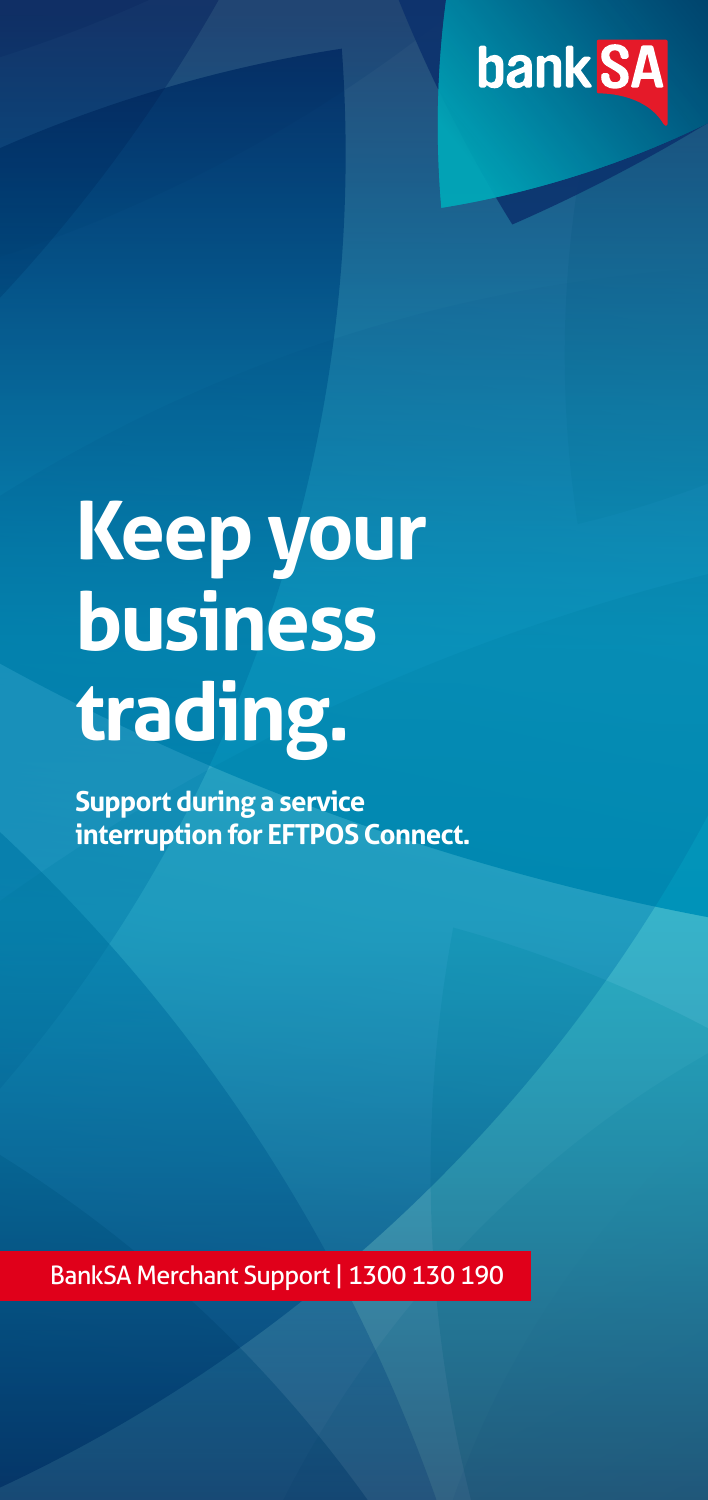The EFTPOS Connect terminal automatically connects to the bank via the Linkly IP Gateway.

- If your main communication method is down, the terminal will automatically switch to the 4G mobile network as back-up.
- Alternatively, if your terminal is unable to communicate with the bank, the terminal will automatically switch to Electronic Fall Back (EFB) Mode.

In this guide, you'll learn more about Electronic Fall Back mode.

**Contactless (tap and go) transactions are not available in Electronic Fall Back mode.**

To initiate an EFB transaction, ensure the customer inserts or swipes their card.

## **Electronic Fall Back (EFB) Mode.**

With EFB, you can continue processing transactions even when the network is unavailable. Your terminal will store the transactions offline and will send the transactions to the bank for processing once service has been restored.

As detailed in your 'Merchant Letter of Offer', there are floor limits when using EFB mode. These limits may affect how customers may make payments:

- For credit card transactions that are over your credit card floor limit, please call us on 1300 301 831 for an authorisation number which you'll need to enter to process the transaction.
- Unfortunately, debit card transactions (EFTPOS CHQ/ EFTPOS SAV) that are over your debit card floor limit, can't be processed. Please ask your customer for an alternative means of payment.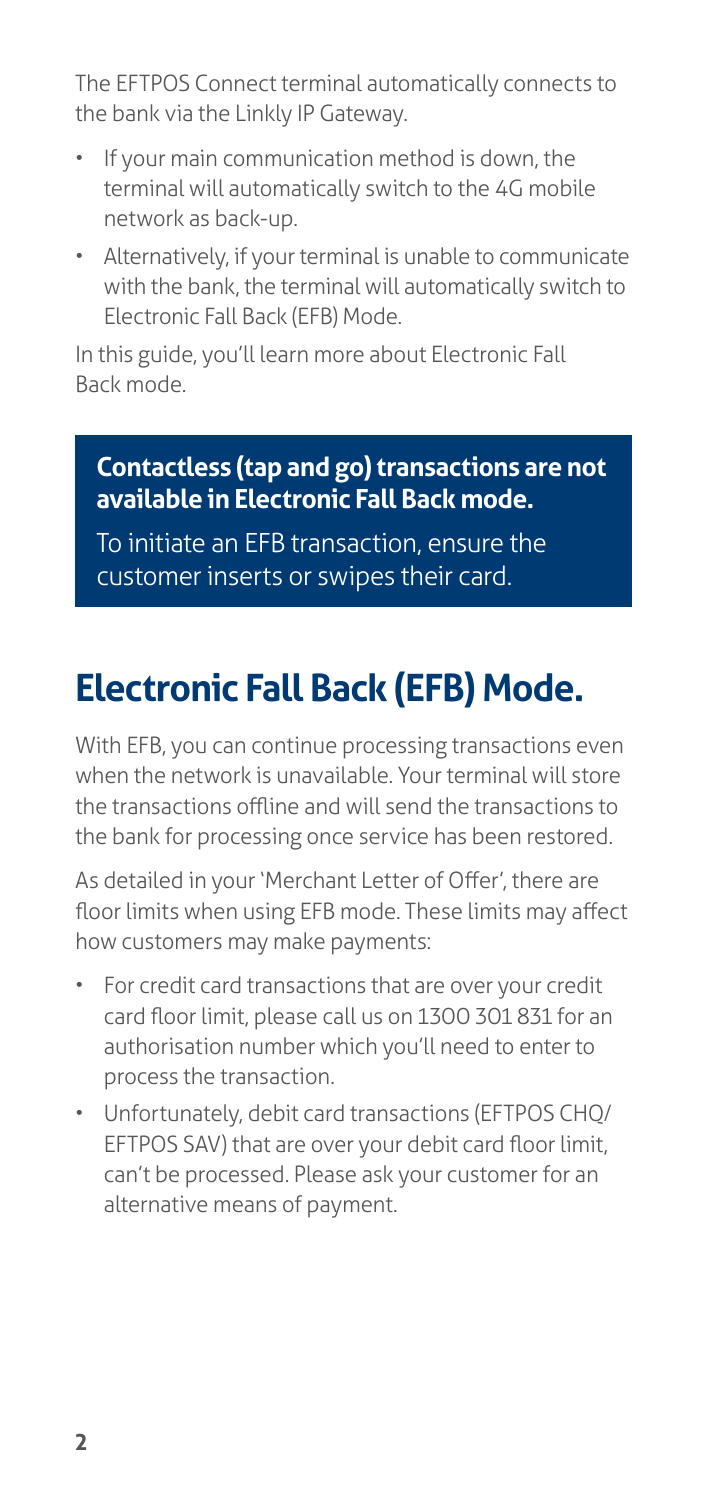## **Important points to remember when using EFB mode:**

EFB Mode is automatically enabled on the terminal once it meets the following criteria:

- The terminal must be ON and placed on the base (where applicable) when processing. (If the terminal is turned OFF, please restart by performing your Bank Logon).
- The transaction should be below the set EFB limits.
- Contactless transactions can't be processed, you'll need to ask your customers to insert or swipe their card.
- It is only available for certain credit card and debit card transactions.
- You'll need to ask for a signature on each transaction, even if a PIN is entered.

**Remember:** You must not 'split' a sale to avoid calling us for an authorisation number.